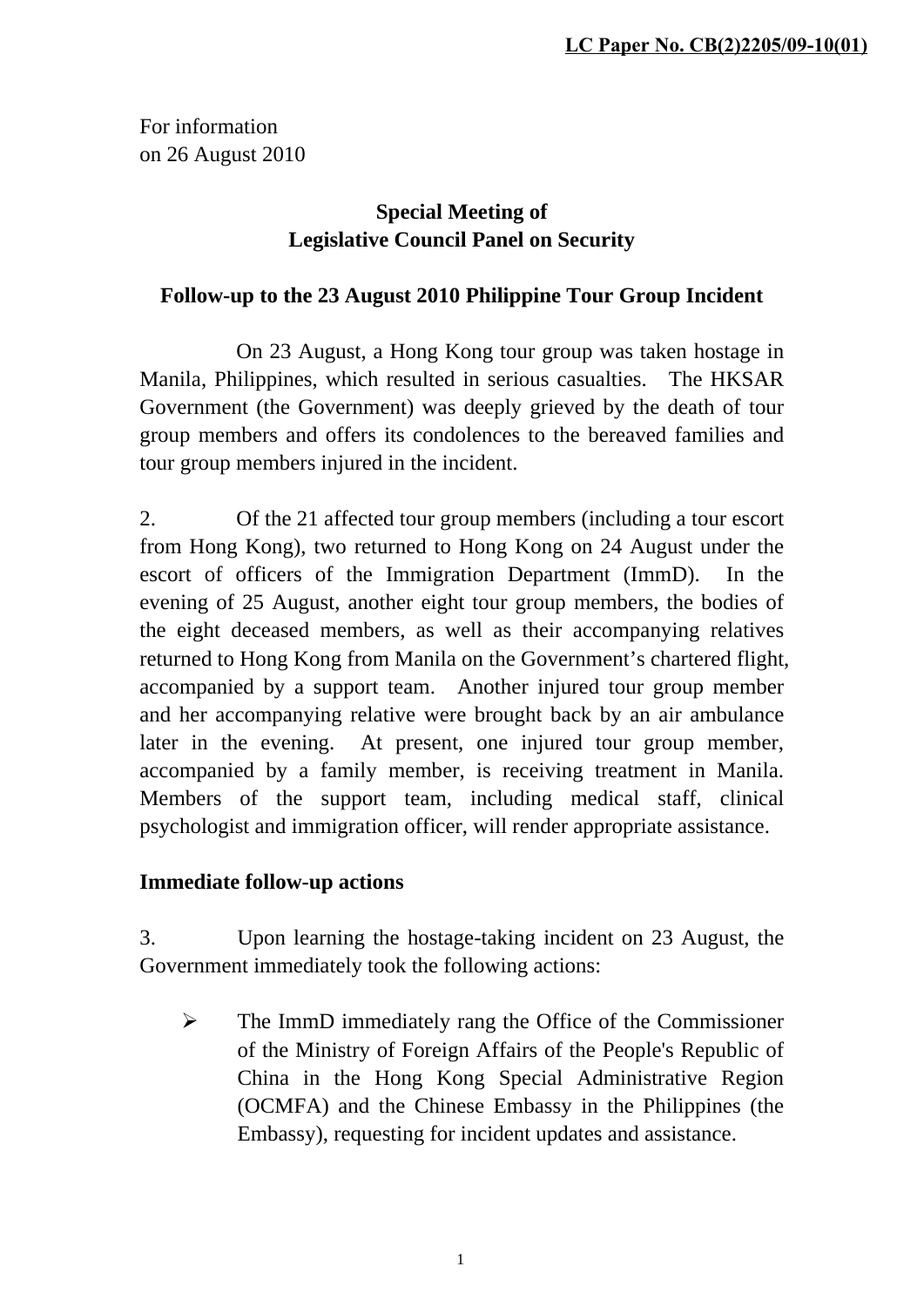- $\triangleright$  The Security Bureau (SB) rang the Philippine Consulate-General in Hong Kong stressing that the safety of the hostages was of utmost importance and requesting that the incident be resolved in a peaceful manner so that all tour group members could be released safe and early.
- $\triangleright$  At a press briefing, the Secretary for Security gave an account of the latest developments, which included (1) an interdepartmental task force was set up in the Government to handle the incident; (2) three immigration officers and one police officer were sent to Manila to provide assistance; (3) the OCMFA and the Embassy were taking follow-up actions and rendering assistance; (4) upon the request of the SB, the Philippine Consulate-General in Hong Kong undertook to ensure the safety of the Hong Kong tourists; and (5) efforts had been made to contact the families of the tour group members in Hong Kong and offer assistance.

The situation took a sharp turn for the worse at 7:00 pm when gunfire broke out at the scene. The Chief Executive convened a high-level meeting immediately and decided on the following:

- (1) Chartered flights be arranged immediately to bring the family members of the affected Hong Kong residents to Manila. They would be accompanied by a support team from Hong Kong led by the Under Secretary for Security, comprising medical staff, social worker, clinical psychologists, police and immigration officers, as well as other relevant officers, to provide assistance in Manila;
- (2) Black Outbound Travel Alert be issued for the Philippines. All Hong Kong tour groups in the country were requested to return as soon as possible, whereas groups due to depart for the Philippines should cancel their journey. The Government would reserve sufficient seats with airlines for Hong Kong residents in the Philippines to return as soon as possible;
- (3) The HKSAR Flag would fly at half-mast the following day, i.e. 24 August, and all principal officials would cancel unnecessary public activities; and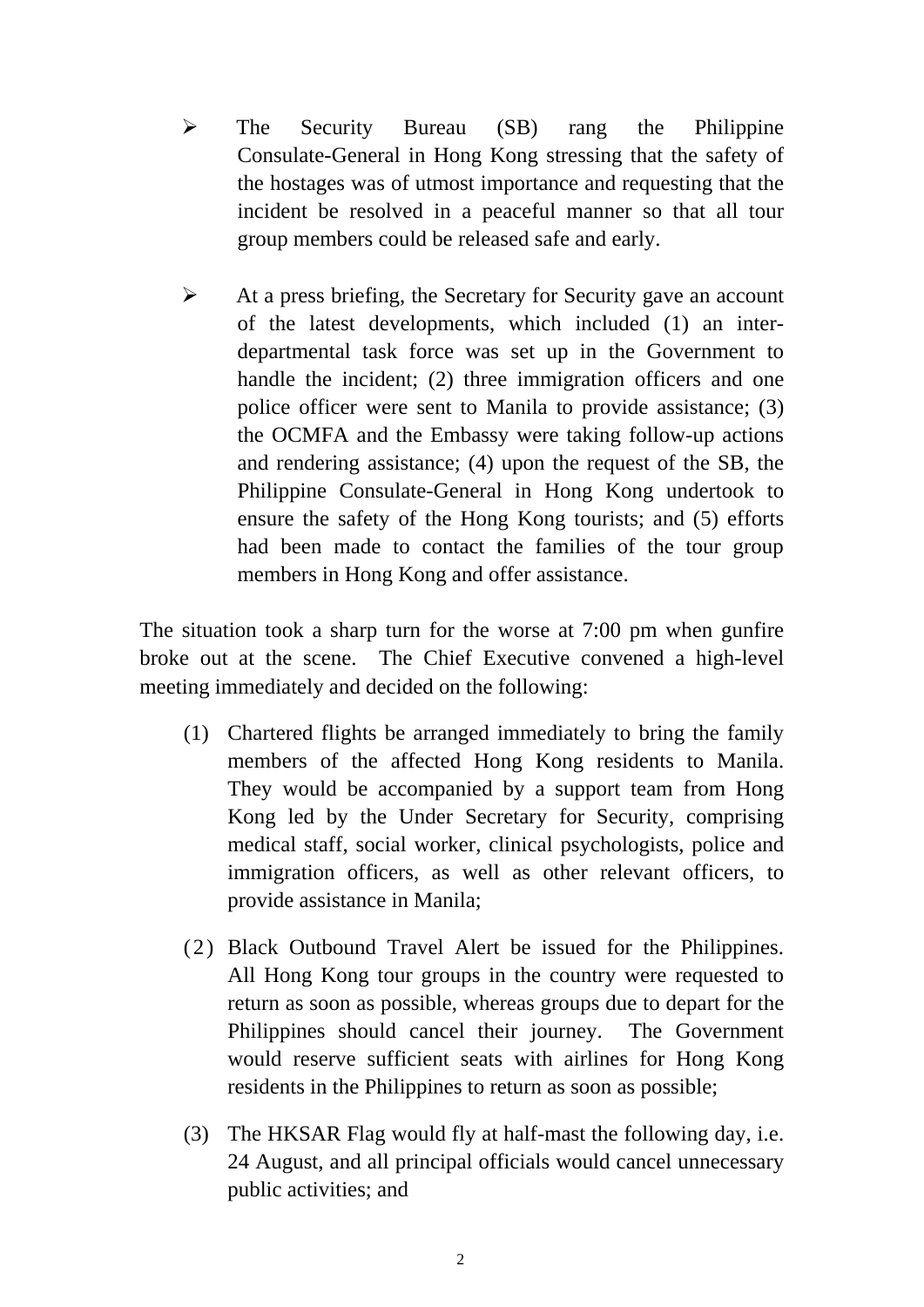(4) The Philippine Government was requested to confirm all follow-up arrangements and to give an explanation for the incident as early as possible.

The Government endeavours to make all-out efforts to deal with the aftermath of the incident. Our primary concern is to ensure each tour group member and his/her family are provided with all necessary assistance or services, and to closely follow up on the investigation of the incident by the Philippine Government. A chronology of the actions taken by the Government in relation to the incident up to this point is set out at the Annex.

### **Assistance to people affected**

4. The Social Welfare Department (SWD) has assigned a case manager for each of the affected families, who will conduct a comprehensive assessment of their welfare needs and provide appropriate services, including counselling, psychological and emotional support, family and child care, financial assistance and referral services, etc. The case manager will also co-ordinate support services provided by various departments. In addition, the SWD will provide appropriate counselling service for the bereaved families and other Hong Kong residents who are emotionally disturbed by the incident. The department also encourages people who are similarly disturbed by the incident to call its hotline (2343 2255) for help. As regards the tour group member who is receiving treatment in the Philippines, our medical team will stay there to offer necessary assistance.

5. The Government fully understands that the public are deeply saddened by the tragic incident. The Home Affairs Department has set up 18 condolence points throughout the territory in the evening of 24 August for the public to pay respects to the victims. The HKSAR Government has, in addition to regular channels for dissemination of information to the public, created a dedicated page on a social networking website (URL: facebook.com/hkmourning.manila) for the public to mourn the victims by posting messages of condolence and for updates on the latest developments.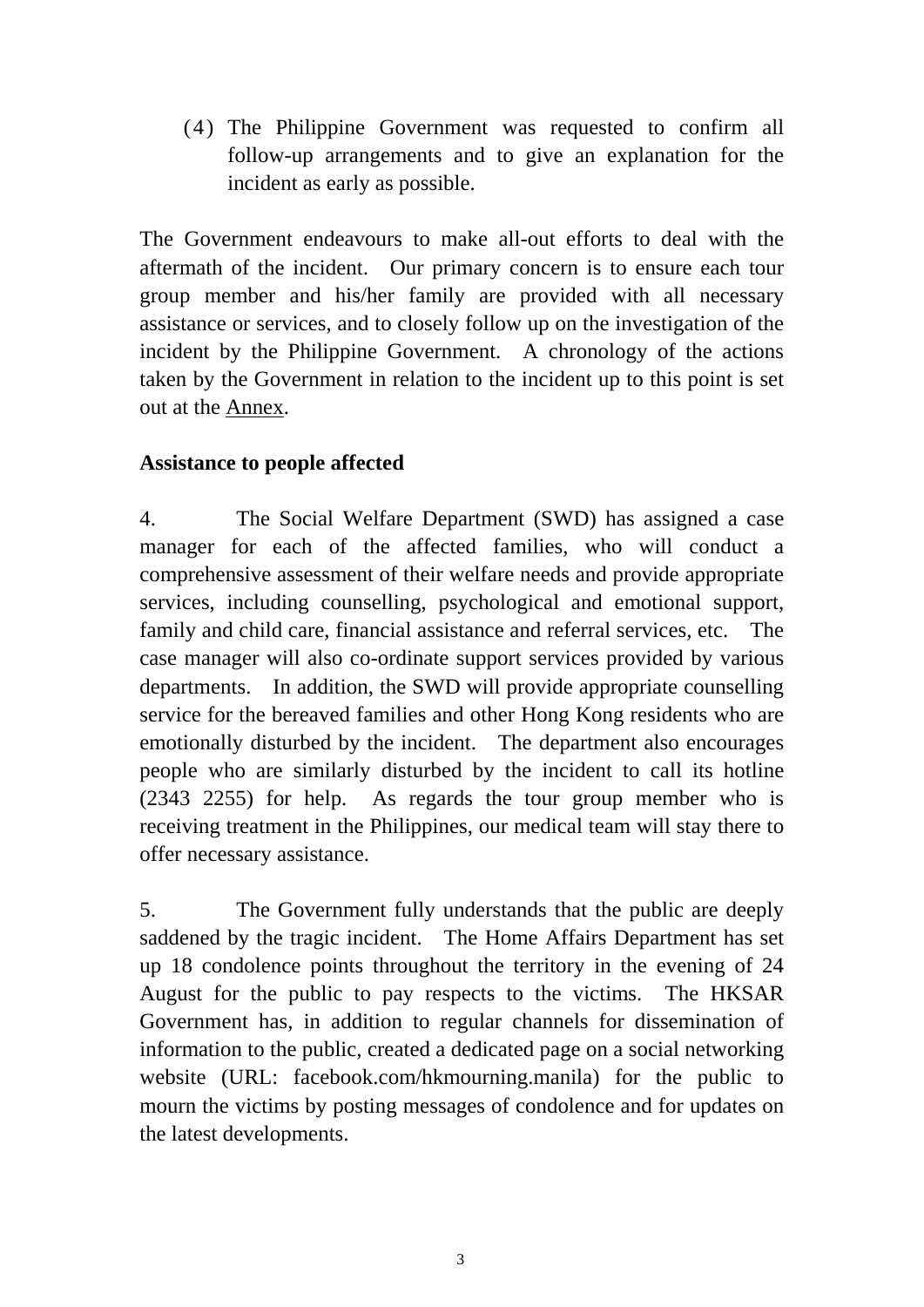## **Outbound Travel Alert**

6. The Government issued a Black Outbound Travel Alert for the Philippines in the evening of 23 August. According to the alert, members of the public should avoid all travel to the Philippines and those already there should return to Hong Kong as soon as possible.

### **Investigation into the incident**

7. The Government has solemnly requested the Philippine Government to conduct a comprehensive, thorough, impartial and serious investigation into the incident, and provide us with a full report as soon as possible, so that the people of Hong Kong can have a better understanding of the whole incident. In this regard, the Philippine President has personally undertaken to conduct a thorough investigation into the incident, and senior officials had been appointed to follow up on it directly.

8. The Hong Kong Police will closely liaise with the Philippine Police in accordance with established international cooperation protocol to follow up on the incident. It will also render assistance in any death inquest that may be conducted in future, in accordance with the law.

**Security Bureau August 2010**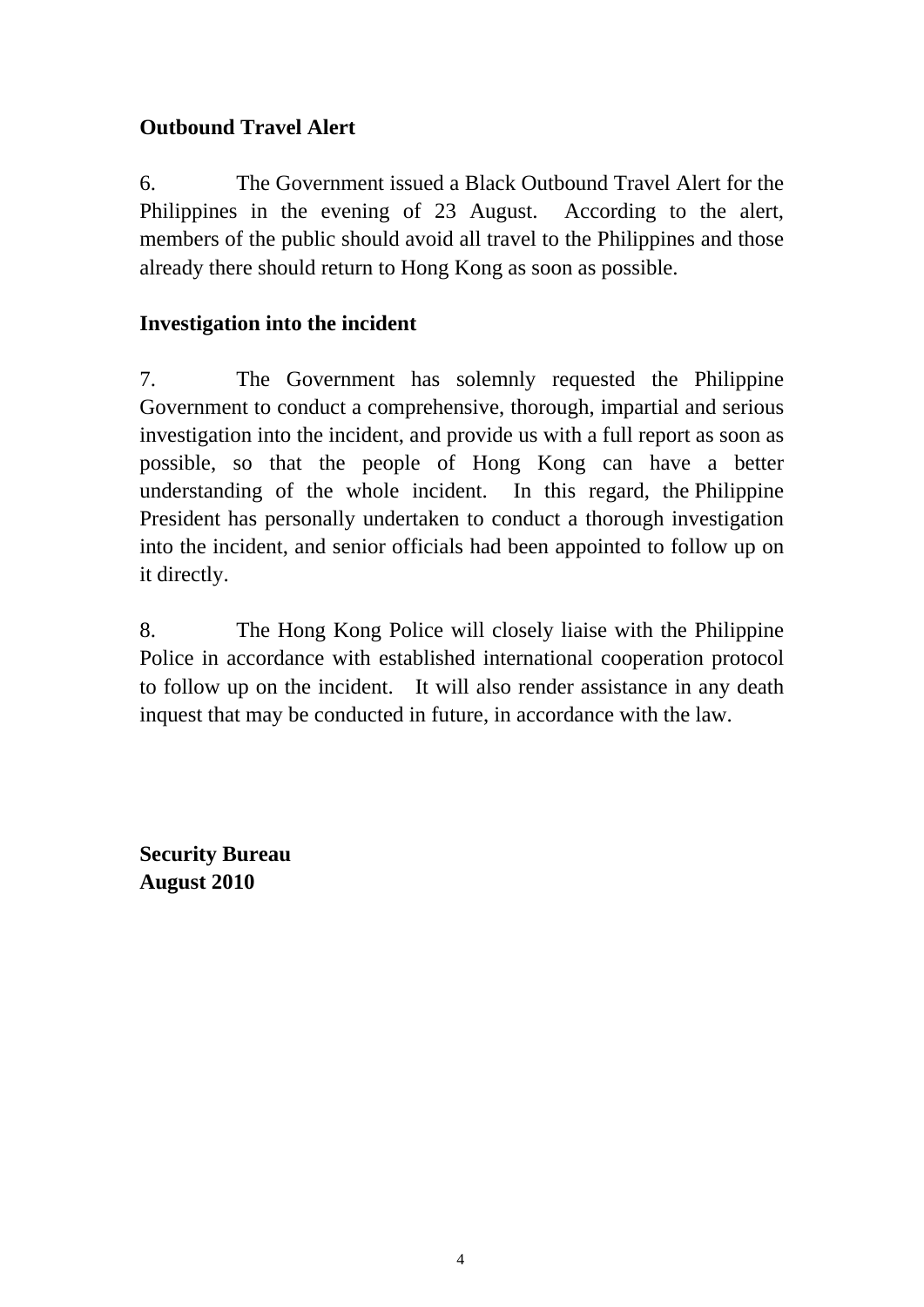#### **Annex**

#### **Follow-up to the 23 August 2010 Philippine Tour Group Incident**

#### **A chronology of government actions**

#### **23 August 2010**

- At around 11:00 am, the tourism trade reported to the Immigration Department (ImmD) "1868" hotline that a Hong Kong tour group in Manila, Philippines, comprising 20 members and a tour guide was held hostage by a gunman in a coach.
- The ImmD immediately rang the Office of the Commissioner of the Ministry of Foreign Affairs of the People's Republic of China in the Hong Kong Special Administrative Region (OCMFA) and the Chinese Embassy in the Philippines (the Embassy), requesting for incident updates and assistance.
- The OCMFA informed the ImmD at 12:20 pm that Embassy staff were already at the scene to provide assistance.
- The Security Bureau (SB) rang the Philippine Consulate-General in Hong Kong stressing that the safety of the hostages was of utmost importance and requesting that the incident be resolved in a peaceful manner so that all tour group members could be released safe and early. The Consulate-General acknowledged that the above were mutual objectives and undertook to relay our requests to the responsible authorities in Manila.
- At a press briefing around noon, the Secretary for Security (S for S) gave an account of the latest developments, which included (1) an inter-departmental task force was set up in the Government to handle the incident; (2) three immigration officers and one police officer were sent to Manila to provide assistance; (3) the OCMFA and the Embassy were taking follow-up actions and rendering assistance; (4) upon the request of the SB, the Philippine Consulate-General in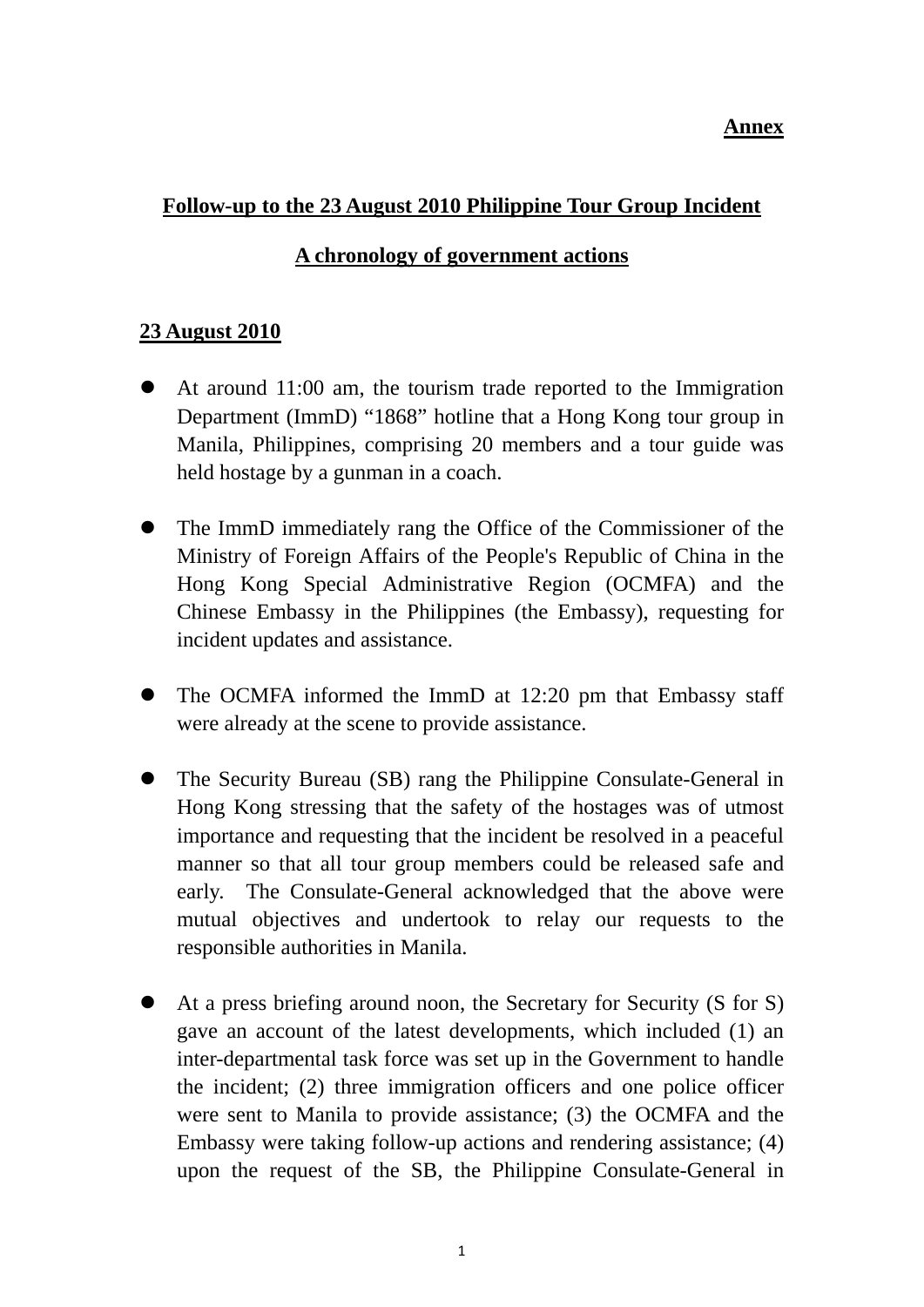Hong Kong undertook to ensure the safety of the Hong Kong tourists; and (5) efforts had been made to contact the families of the tour group members in Hong Kong and offer assistance.

- Three immigration officers departed for Manila at the 2:45 pm flight, a police officer also arrived in Manila the same evening. Upon arrival, the officers immediately joined the Embassy staff at the scene and met the released tour group members at the hotel respectively.
- The situation took a sharp turn for the worse after 7 pm when gunfire broke out at the scene. It was reported that the hostages were killed. The Chief Secretary for Administration (CS) and the S for S immediately summoned the Philippine Consulate-General in Hong Kong to express tremendous disappointment and regret over the Philippine Government's departure from their earlier undertaking in handling the incident.
- At the same time, the Chief Executive (CE) convened a high-level meeting to map out a large-scale relief operation. At a press briefing at 11 pm, the CE, accompanied by the CS and the S for S, announced the following decisions/actions by the HKSAR Government (the Government):
	- (1) Chartered flights be arranged immediately to bring the family members of the affected Hong Kong residents to Manila. They would be accompanied by a support team from Hong Kong led by the Under Secretary for Security, comprising medical staff, social worker, clinical psychologists, police and immigration officers, as well as other relevant officers, to provide assistance in Manila;
	- (2) Black Outbound Travel Alert be issued for the Philippines. All Hong Kong tour groups in the country were requested to return as soon as possible, whereas groups due to depart for the Philippines should cancel their journey. The Government would reserve sufficient seats with airlines for Hong Kong residents in the Philippines to return as soon as possible;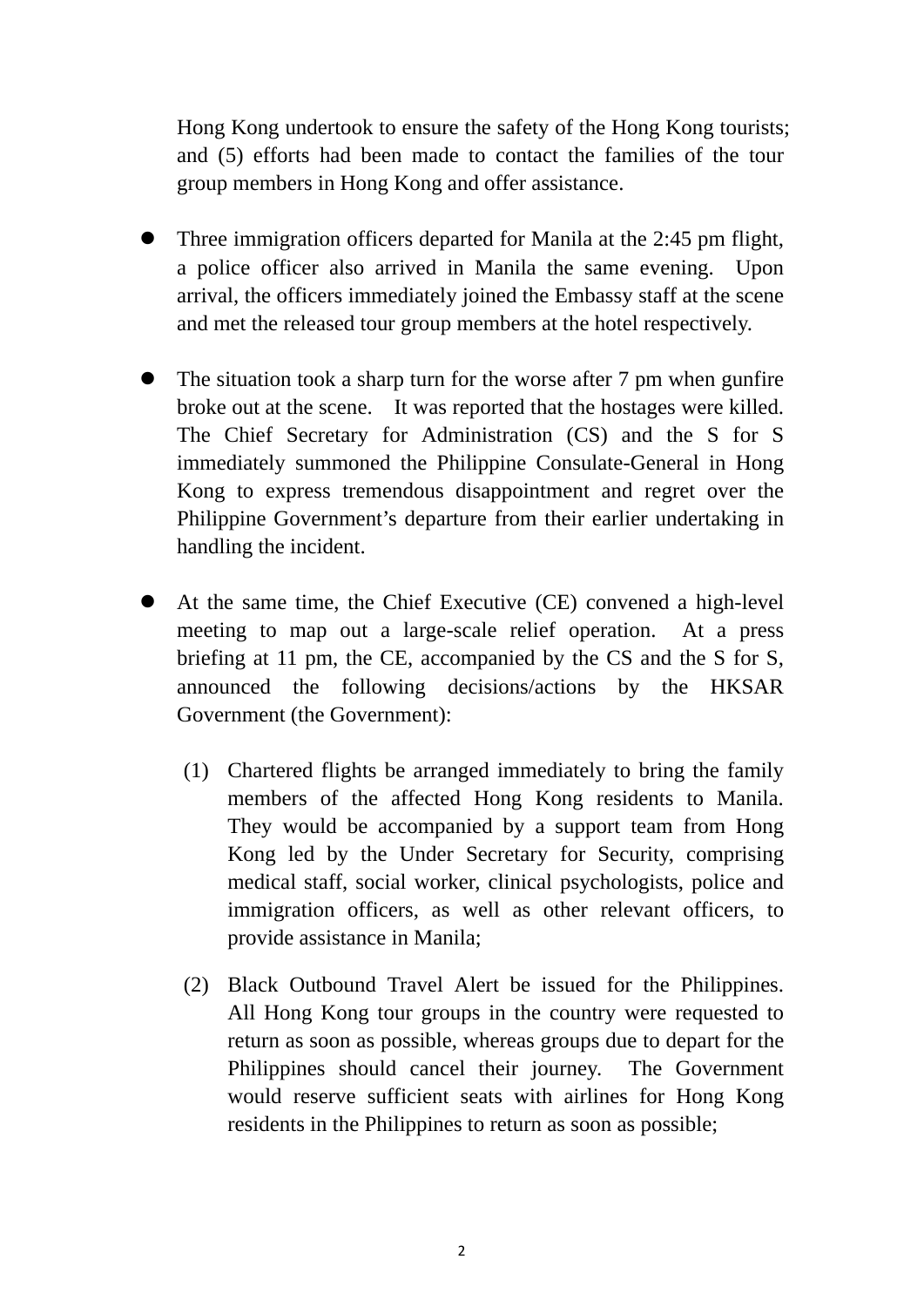- (3) The HKSAR Flag would fly at half-mast the following day, i.e. 24 August, and all principal officials would cancel unnecessary public activities; and
- (4) The Philippine Government was requested to confirm all follow-up arrangements and to give an explanation for the incident as early as possible.

#### **24 August 2010**

- The chartered flight departed for Manila at 1:30 am and arrived at 4:00 am.
- The support team took immediate actions, including: visiting the injured at hotels and hospitals, comforting their families, offering professional medical advice upon learning the conditions of the injured and confirming the names of the deceased<sup>1</sup>, etc. Through the Chinese Ambassador to the Philippines, the Under Secretary for Security expressed our strong request to the Philippine Government on the early repatriation of the bodies of the deceased to Hong Kong via the chartered flight, as well as the provision of the best possible medical care to the injured.

At noon, the CS summoned the Philippine Consulate-General in Hong Kong again and requested for full assistance in dealing with the aftermath of the incident, including prompt assistance in the repatriation of the bodies of the deceased and provision of appropriate medical care to the injured Hong Kong residents. He also asked for a comprehensive and thorough investigation. The Consulate-General undertook to convey our requests to the top authorities of the Philippines.

 1 There are a total of 21 members in the tour group (including the tour escort), of whom eight died, seven were injured and six released.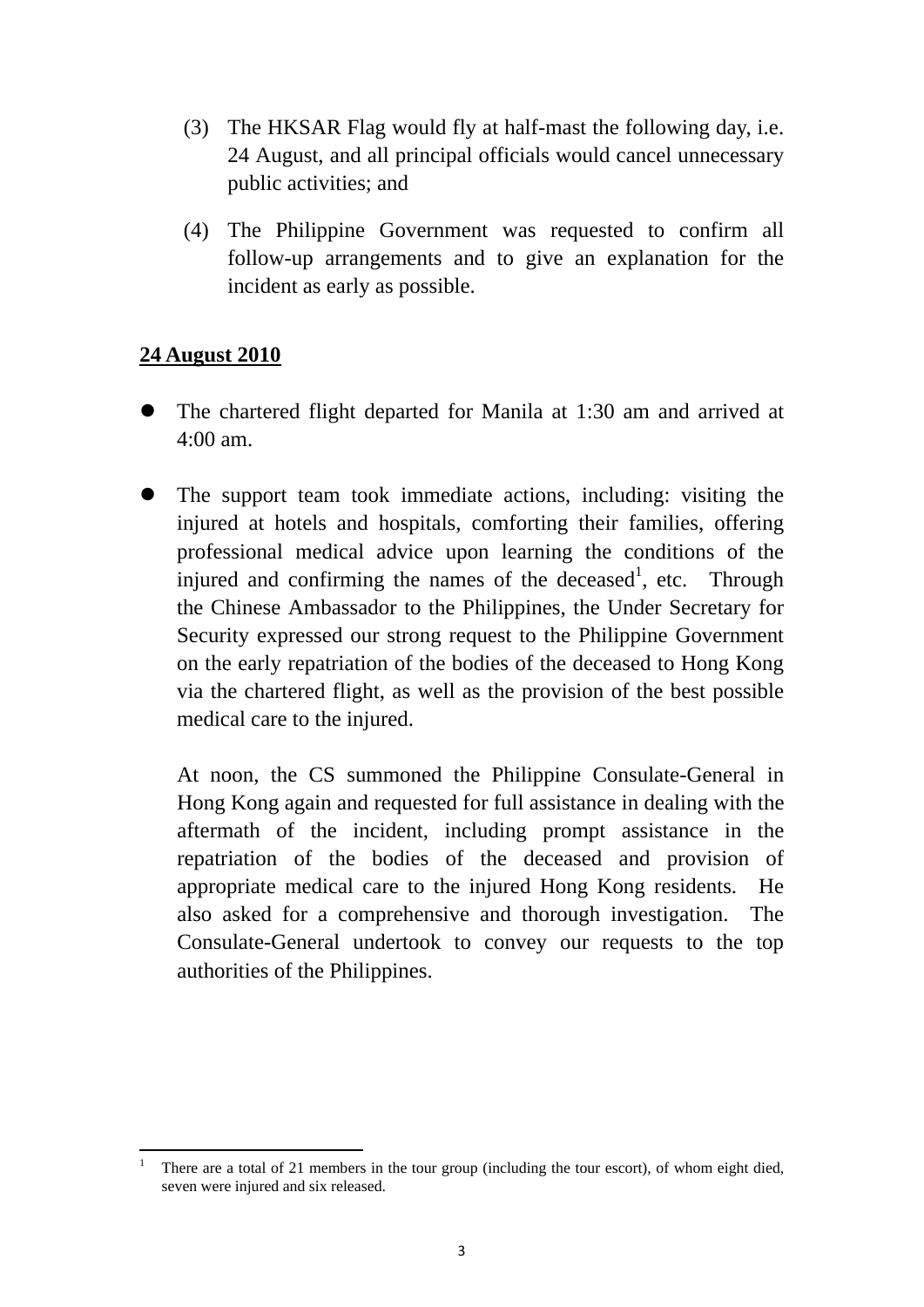The inter-departmental task force met and decided on the following:

- (1) Since the Philippine Government had yet been able to issue death certificates and other relevant approval documents for transporting the bodies of the deceased, the chartered flight would standby in Manila until the bodies, other tour group members and their families could return to Hong Kong;
- (2) Two members of the tour group and their families confirming their readiness to travel would return to Hong Kong on a scheduled flight on the same day in the company of immigration officers;
- (3) The Social Welfare Department would assign a case manager to each of the affected families to provide welfare and other assistances, and help coordinate support services provided by various government departments; and
- (4) The Home Affairs Bureau would set up condolence points in 18 districts throughout the territory; a government website would also be set up for the public to send condolences and pay respects to the victims.
- In the afternoon, the Under Secretary for Security and the Chinese Ambassador to the Philippines met with the President and Vice-President of the Philippines to discuss the incident in which Hong Kong tourists were held hostage and gunned down. The Philippine authorities were requested to provide a comprehensive and thorough investigation report on the incident, appropriate medical care for the injured, assistance to expedite the repatriation of the bodies of the deceased to Hong Kong, as well as full assistance to the work of our support team in Manila.
- In the evening, the CE convened the high-level meeting again and, in the light of further developments, sought to bring the bodies of the deceased, all other tour group members and their families back to Hong Kong as soon as possible, and to handle all follow-up and support work in Hong Kong properly.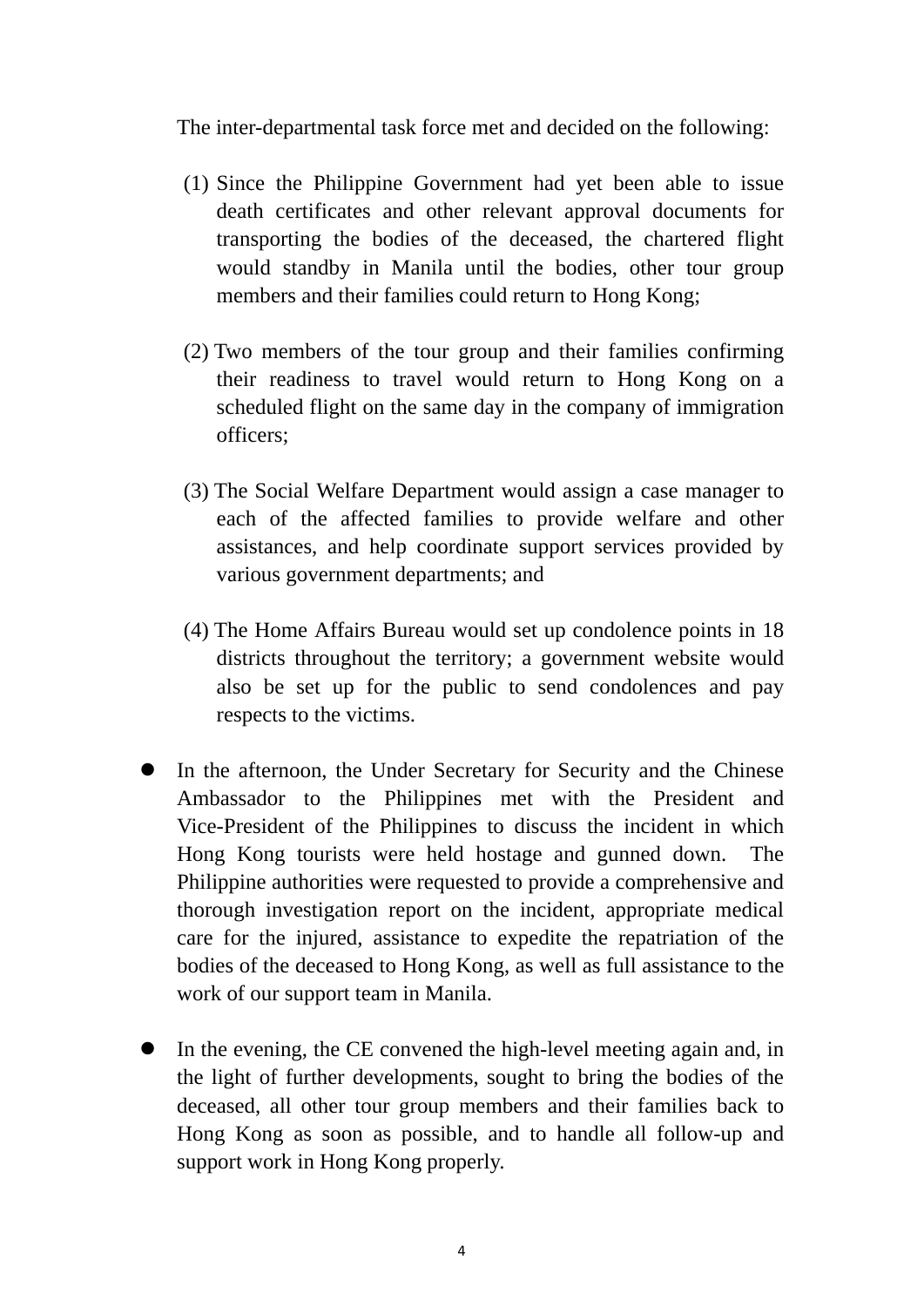- Taking account of the progress of the Philippine Government in processing the death certificates and the relevant approval documents for transporting the bodies, the Government actively prepared for the return of most of the tour group members, their families as well as the bodies of the deceased to Hong Kong via a chartered flight in the afternoon of 25 August.
- Two tour group members returned to Hong Kong on a scheduled flight in the evening, companied by immigration officers. They were met by their family members and social workers upon arrival at the airport and escorted home.

#### **25 August 2010**

- Upon the strong request of the support team and with great assistance from the Ministry of Foreign Affairs, the Philippine Government issued the death certificates and all necessary approval documents for the repatriation of the bodies in the morning.
- The Government chartered flight departed Manila at 6 pm and arrived Hong Kong at around 7 pm, carrying a total of eight bodies and all tour group members who were fit for travel. Their relatives and support team members were also onboard the flight.
- The CS together with the directors of the relevant bureaux, the representatives of the Central Government Offices in the HKSAR and the President of the Legislative Council received the tour group at the airport. Condolences were offered to the tour group members and a brief ceremony was held to receive the eight deceased members.
- Two injured tour group members (including one brought back to Hong Kong on a separate air ambulance later in the evening) were immediately transferred to the Prince of Wales Hospital for treatment under the arrangement of the SB and the Hospital Authority.
- The bodies of the eight deceased members were transferred to the Kwai Chung Public Mortuary in the accompany of their families.